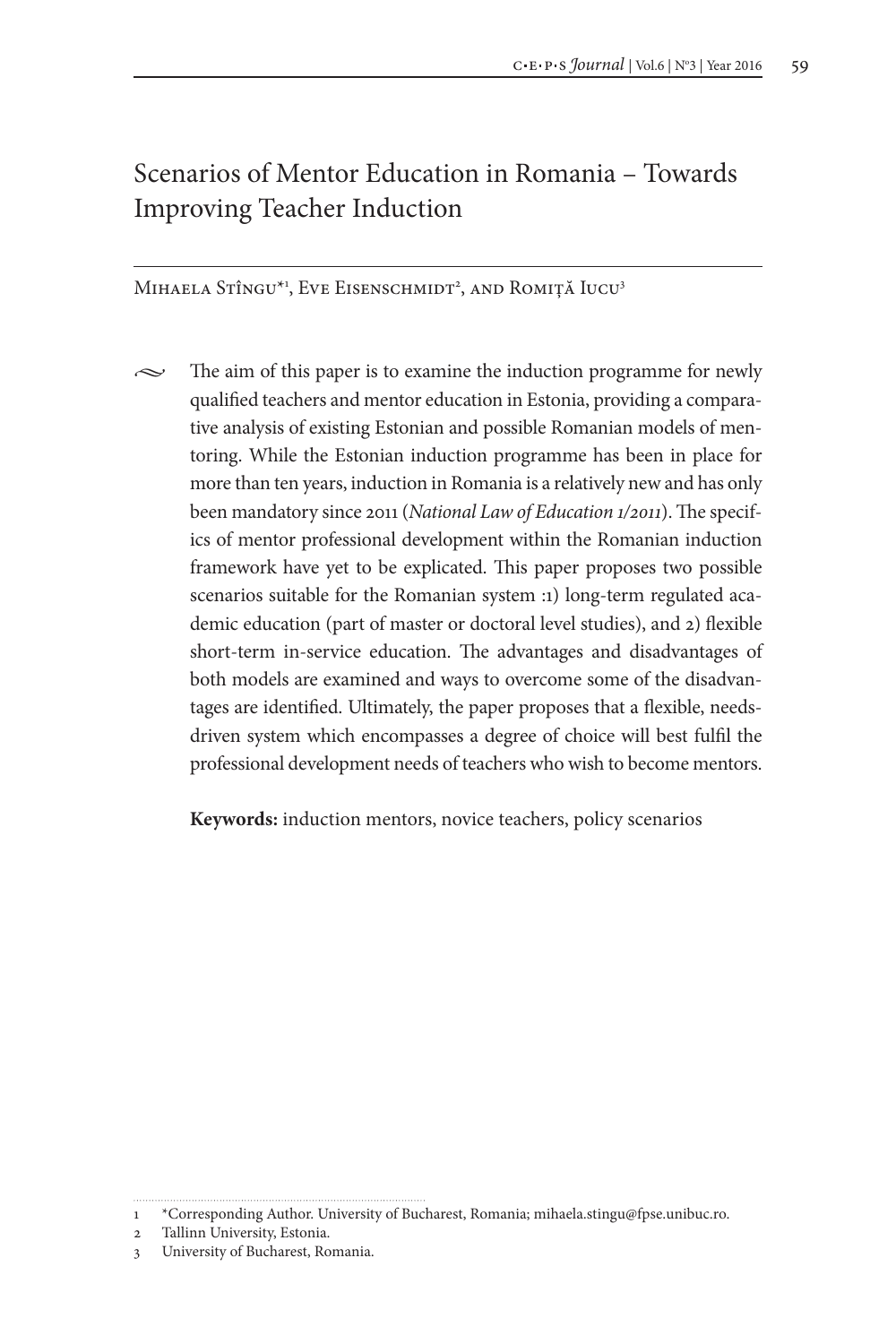# Scenariji izobraževanja mentorjev v Romuniji – k izboljševanju pripravništva učiteljev

Mihaela Stîngu, Eve Eisenschmidt in Romiță Iucu

 $\sim$  Namen prispevka je pregled programa pripravništva za na novo usposobljene učitelje in mentorje izobraževanja v Estoniji pa tudi primerjalna analiza obstoječih estonskih in mogočih romunskih modelov mentorstva. Če so programi za uvajanje v Estoniji v praksi že več kot deset let, so programi pripravništva v Romuniji sorazmerno novi in obvezni šele od leta 2011 (*National Law of Education 1/2011*). Značilnosti profesionalnega razvoja mentorjev znotraj okvira uvajanja v Romuniji morajo šele biti razdelane. Prispevek predlaga dva mogoča scenarija, prilagojena romunskemu sistemu: 1) daljše regulirano univerzitetno izobraževanje (v okviru magistrskih ali doktorskih študijskih programov) in 2) krajše fleksibilno usposabljanje v okviru programov izpopolnjevanja. Preučene so prednosti in slabosti obeh modelov ter predstavljeni mogoči načini spoprijemanja z določenimi slabostmi. Nazadnje je v prispevku predlagano, da bi fleksibilen in glede na potrebe orientiran sistem, ki obsega določeno stopnjo izbirnosti, najbolje zadostil profesionalnemu razvoju učiteljev, ki želijo postati mentorji.

**Ključne besede:** mentorji pripravništva, na novo usposobljeni učitelji, scenariji politik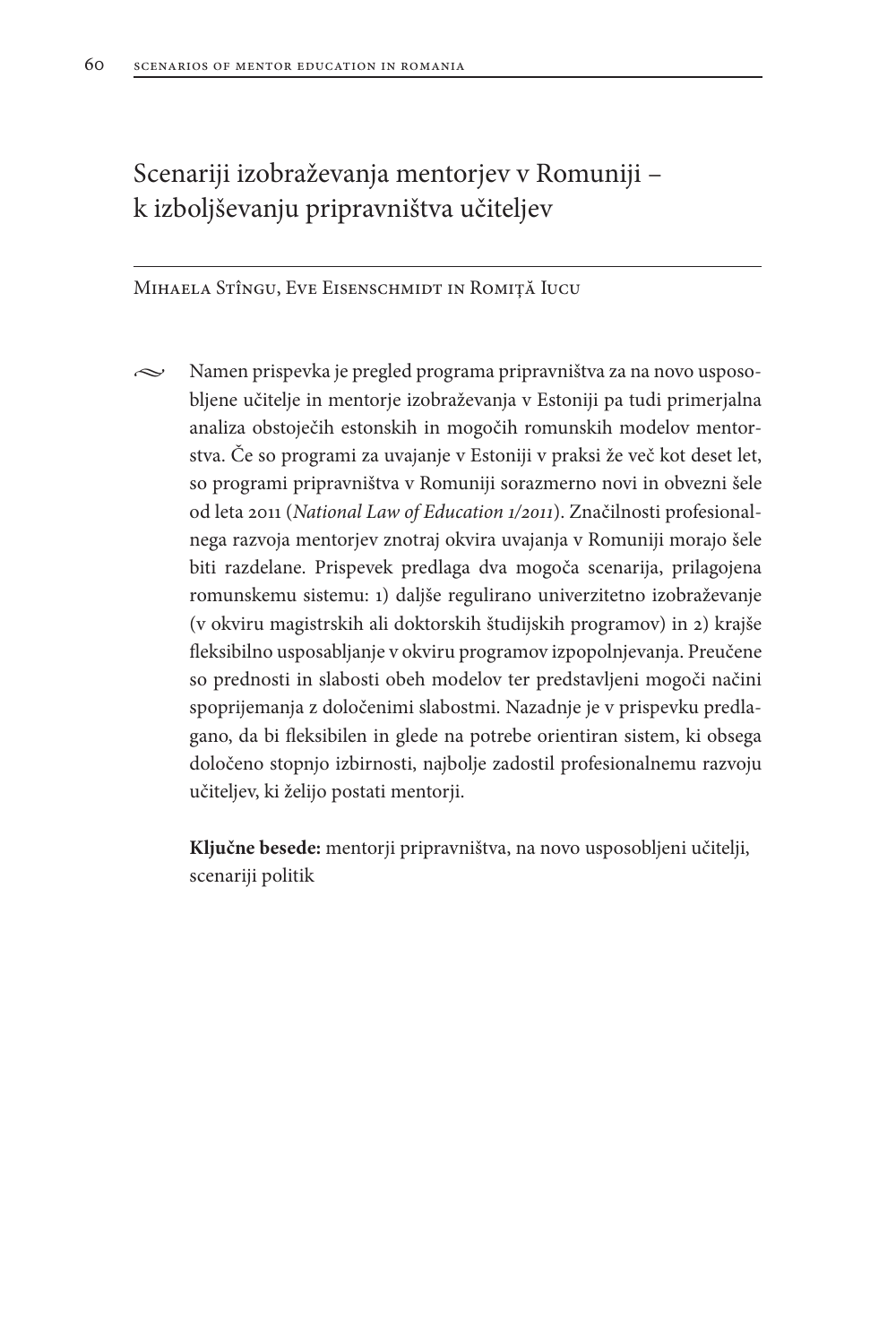## **Introduction**

Teachers' professional development has become a priority for policy makers at the EU level, as the most powerful aspect implementing innovative and active pedagogies, such as interdisciplinary teaching and collaborative methods, and to enhance the development of relevant and high-level skills and competences while fostering inclusive education (New priorities for European cooperation in education and training, 2015, p.11). Several measures have been introduced to strengthen teachers' qualification in member states (Strengthening teaching in Europe, 2015). In this context, initial teacher education, the induction of newly qualified teachers, and continuing professional development of teachers have become the subject of discussions and policy developments in member states.

Concerning the induction of newly qualified teachers, one relevant document with regards to the development of clear educational policies at the European level is *Developing coherent and system-wide induction programmes for beginning teachers – a handbook for policymakers,* elaborated by the European Commission in 2010. The document states that there is no single model of effective induction policies. The induction programmes may be voluntary or compulsory, localised or nationwide; they may or may not be linked to probationary periods or to the assessment of teacher competences. This document gives a good frame for the analysis of the context in which an induction system for teachers can be implemented and how to design induction programmes.

A primary focus for researchers for many decades has been on the mentor, as a key figure in induction programmes, who supports the socialisation of novice teachers to the school context and their professional development (Feiman-Nemser, 2001). Reoccurring questions concern the role and tasks of the mentor, selection process, and preparation for successful cooperation with the newly qualified teacher (Jones, 2010).

The main criterion upon which mentors are appointed to their positions is experience. Bullough (2005) emphasises the fact that it is not obvious that a good teacher can automatically become a good mentor, or that they have sufficient experience to provide adequate support for teachers in their first year of practice. In order to analyse mentor education in the context of induction programmes, Ulvik and Sunde (2013) conducted a study within a mentor education programme to gain a deeper understanding of mentor preparation and to analyse the relevance of mentor education in the context of induction programmes. They (ibid.) concluded that though mentors fulfil their tasks effectively when they were prepared for this role, mentor training is sporadic and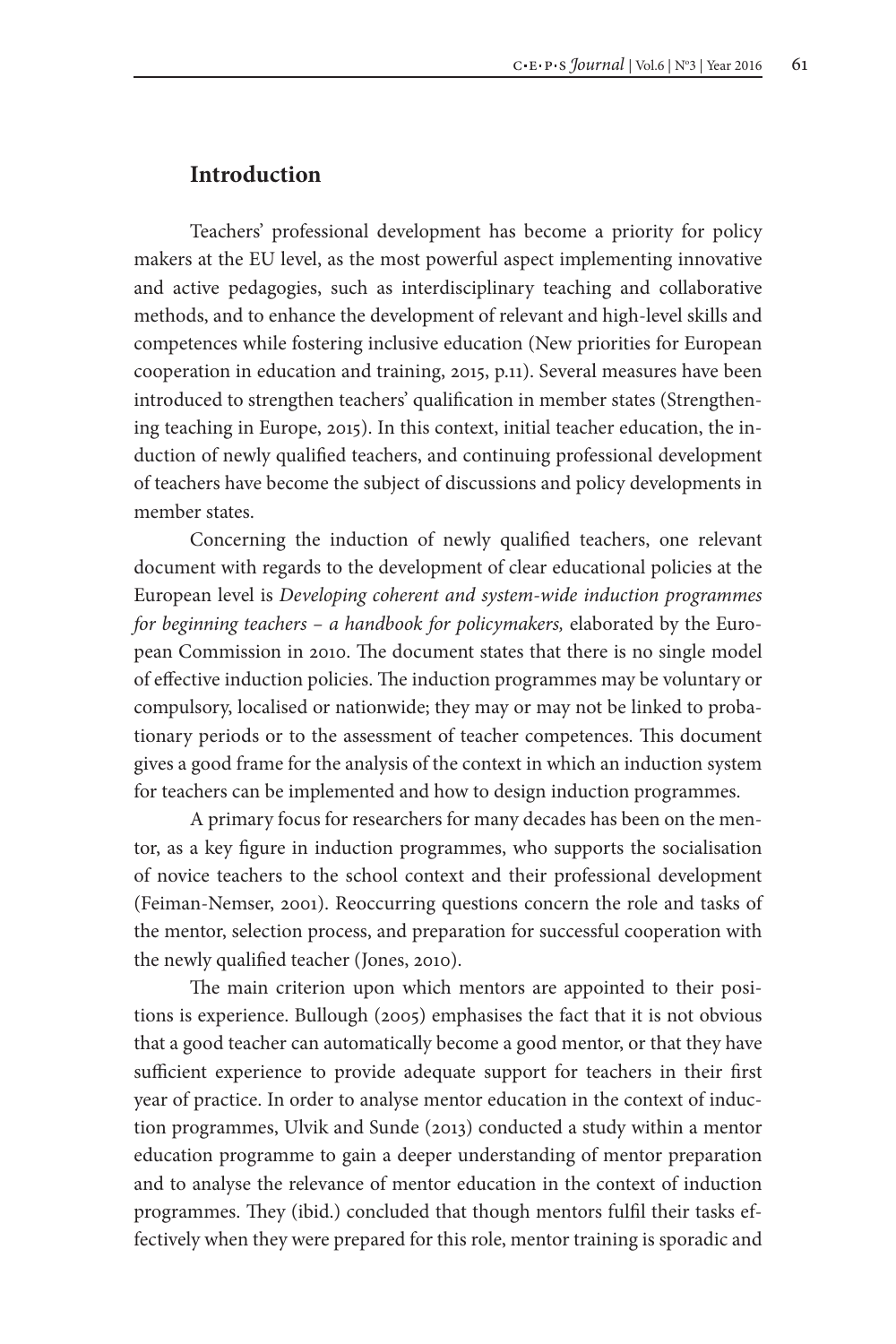unstructured. Ingleby and Hunt (2008) state that induction mentors should have a professional status and the professionalisation of the induction mentors is one way to improve the quality of mentorship. Gravey and Alred (2000, cit. in Yee & Fan Tang, 2012) underscore the need to take into consideration two aspects in educating induction mentors: (1) mentoring as a subject in itself (fundamental knowledge about mentoring novice teachers), and (2) professional development of mentors working in different contexts (mentor practice).

Compiling mentor education programmes, the context in which mentor education should take place and the role of mentors in an induction programme need to be analysed. Thereby, in educating induction mentors, we have to consider that mentoring can be approached through identifying goals and focusing on objectives, which addresses educational systems in different countries.

Wang and Odell (2002) define mentoring based on three approaches: 1) humanistic interactions: focus is on novice teacher personal needs and wellbeing; 2) situated apprenticeship: focus is on adjustment to the school culture, supports the development of teaching skills in particular context; and 3) critical constructivist approach: focus is on transforming teaching in collaborative inquiry. Orland-Barak and Klein (2005) proposed similar approaches to mentorship: therapeutic (orientation to personal growth), apprenticeship (modelling of various behaviours), and reflective (inter-subjective process). From the perspective of beginning teacher's development, mentoring can focus on three dimensions: 1) the professional dimension, the emphasis is on developing teaching competences; 2) the social dimension, the emphasis is on supporting the beginning teacher to become a member of the school organisation; 3) the personal dimension, the process of development of a professional identity as a teacher is in focus, including teacher's self-efficacy, emotions and self-esteem (Eisenschmidt, 2006). Nevertheless, there is no 'one size fits all' solution concerning the preparation of induction mentors, and every country should create their own system that best meets the aims of the national educational system and suits the particular educational context.

When identifying possible mentor education scenarios, we have to consider that any changes or reforms in education must be seen within a more general social and political context, and located within a particular historical, political, and educational tradition (Hartnett & Carr 1995, p. 41). Therefore, regardless of the country specific context, it is not possible to borrow models or scenarios from other systems and implement models in the same way. While planning change and implementing new programs in teacher education, it is necessary to take into account both national contexts, but also learn from others. Thus, it is important to analyse other experiences; the reforms have to be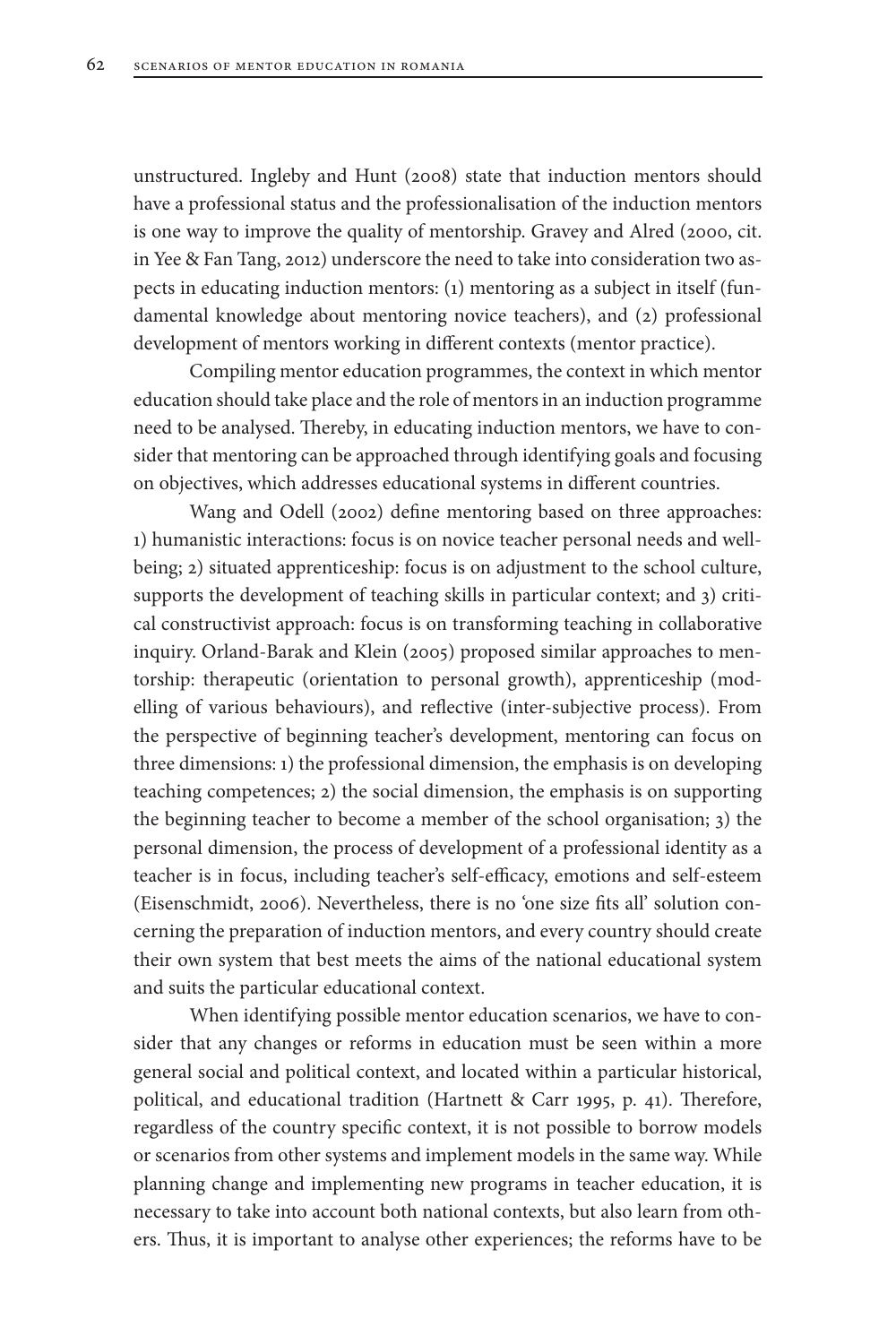planned and worked out locally, taking into account the national social, political, and educational contexts.

## **Methodology**

The aim of this paper is to analyse the contexts and models of mentor education in two European countries, Estonia and Romania, and to propose mentor education scenarios for the Romanian context. When identifying mentor education alternatives for the Romanian system, we analysed the experience of the Estonian induction system, which was implemented more than ten years ago. We used the Estonian model as an explanatory case, which supports our reflective analysis.

Firstly, we identified the national regulations concerning induction to determine the status of the mentors and how mentor education is regulated within the two countries. The documents we reviewed are the following: 1) legislation on teacher education in Estonia and Romania; 2) research papers and reports on planning and implementing induction programmes in Estonia and Romania; 3) the European Commission reports on teacher education.

Secondly, we proposed alternative policy scenarios for the Romanian system. We considered that approaches on mentor education depend on local contexts and should support continuity in teachers' professional development through three phases: initial education, induction, and continuing education.

We identified the advantages and disadvantages of the scenarios and proposed a possible scenario for implementation in the Romanian educational context.

# **Teacher Education System and Teacher Induction in Estonia**

Estonia is the northernmost of the three Baltic States with a population of 1.34 million people. Approximately 14,500 teachers are employed in around 540 general education schools (Haridussilm). The Estonian higher education system was reformed in 2006 according to the Bologna regulation into a three-year bachelor level degree and two-year master level degree. According to the policy, teacher education is obtained through master level education offered by two universities. Currently, three initial teacher education models are used: the master level five-year integrated model (class teachers in primary school level), in which subject and educational studies take place concurrently, and the two-phase or consecutive model (for subject teachers), in which a two-year master level teacher education is started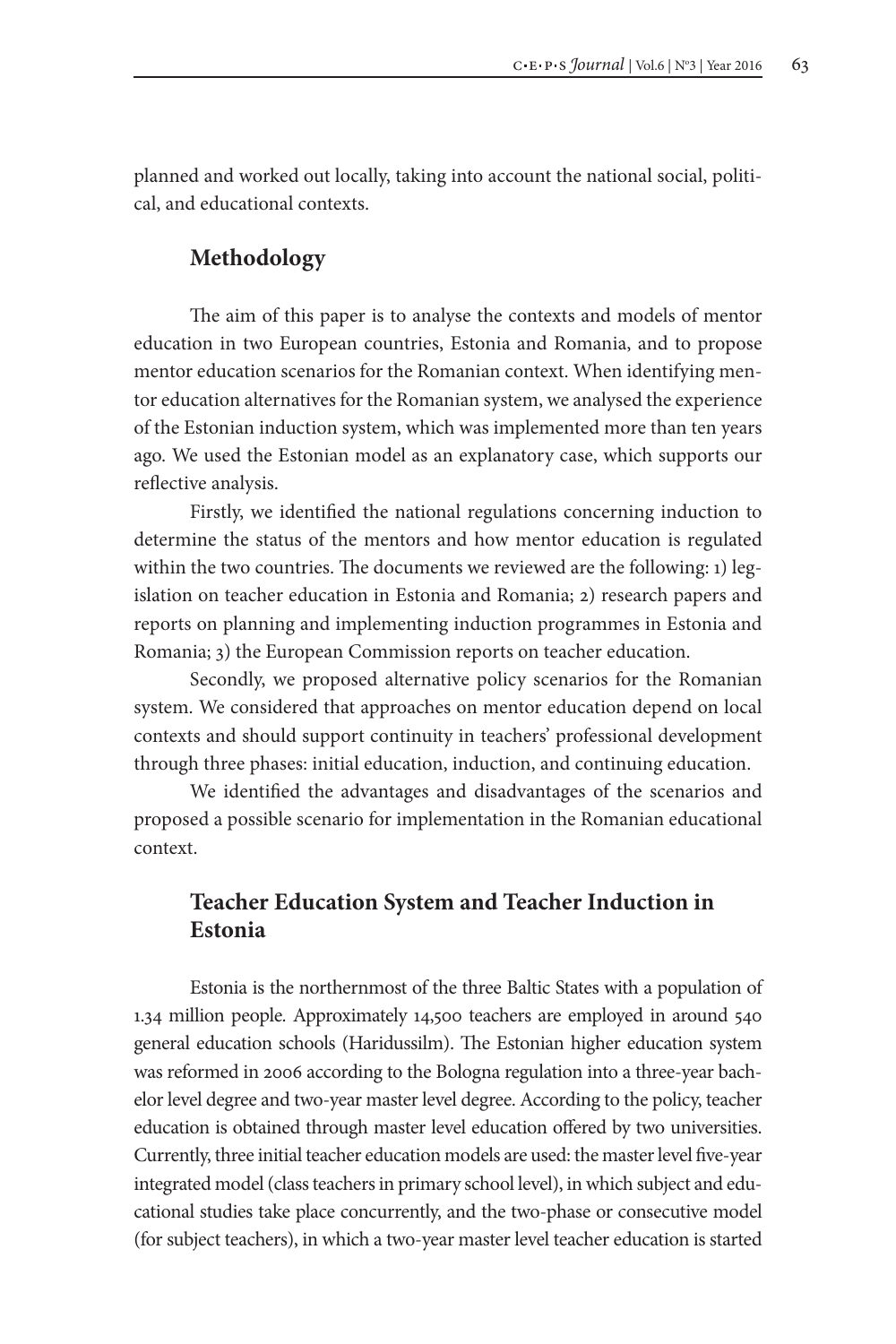after the completion of three-year subject studies at the bachelor level. Vocational and pre-primary school teachers have to obtain three-year bachelor education.

The one-year induction programme for newly qualified teachers with mentor support has been offered since 2004. The contextual reasons implementing support programmes for newly qualified teachers were described during the preparation process of the induction programme as the following:

- 1. Studying to become a teacher is not popular among young people, and the number of applicants to teacher education is decreasing, and at the same time the average age of teaching staff is increasing;
- 2. During the first five working years, many teachers leave school and attempt to find jobs in other fields; thus, the educational system loses educated teachers, and the resources are not used effectively. Newly qualified teachers quit the profession because of the difficulties during their first years of teaching. The reasons for their leaving are focused on the complexity of the teacher's job, inaccurate expectations (idealistic approach to the teacher's work) and acquired initial teacher education that does not meet the real needs;
- 3. The views and beliefs about becoming a teacher have changed, teachers are lifelong learners and continuing stages should be implemented. A teacher's first-year experience has a strong influence on the development of the teacher's identity and development of teaching competences (Eisenschmidt, 2006).

The Estonian school system is decentralised, and schools are highly autonomous. Additionally, school leaders are responsible for hiring new teachers, planning teachers' workload, and evaluating the need for teachers' professional development and organising activities to support teachers' learning.

The theoretical foundations of the induction programme and mentor education in Estonia were agreed as follows (ibid.):

- Schools are learning organisations; teachers form learning communities and support each other's professional development;
- Entering the profession and organisation evolves socialisation processes through which the novice teacher becomes a member of the teaching community.
- The basis for the continuous professional development of a teacher is the readiness to self-reflection. In order to ensure the continuity of the professional development of teachers, it is essential to connect the three stages of development: initial training, induction year and continuous professional development.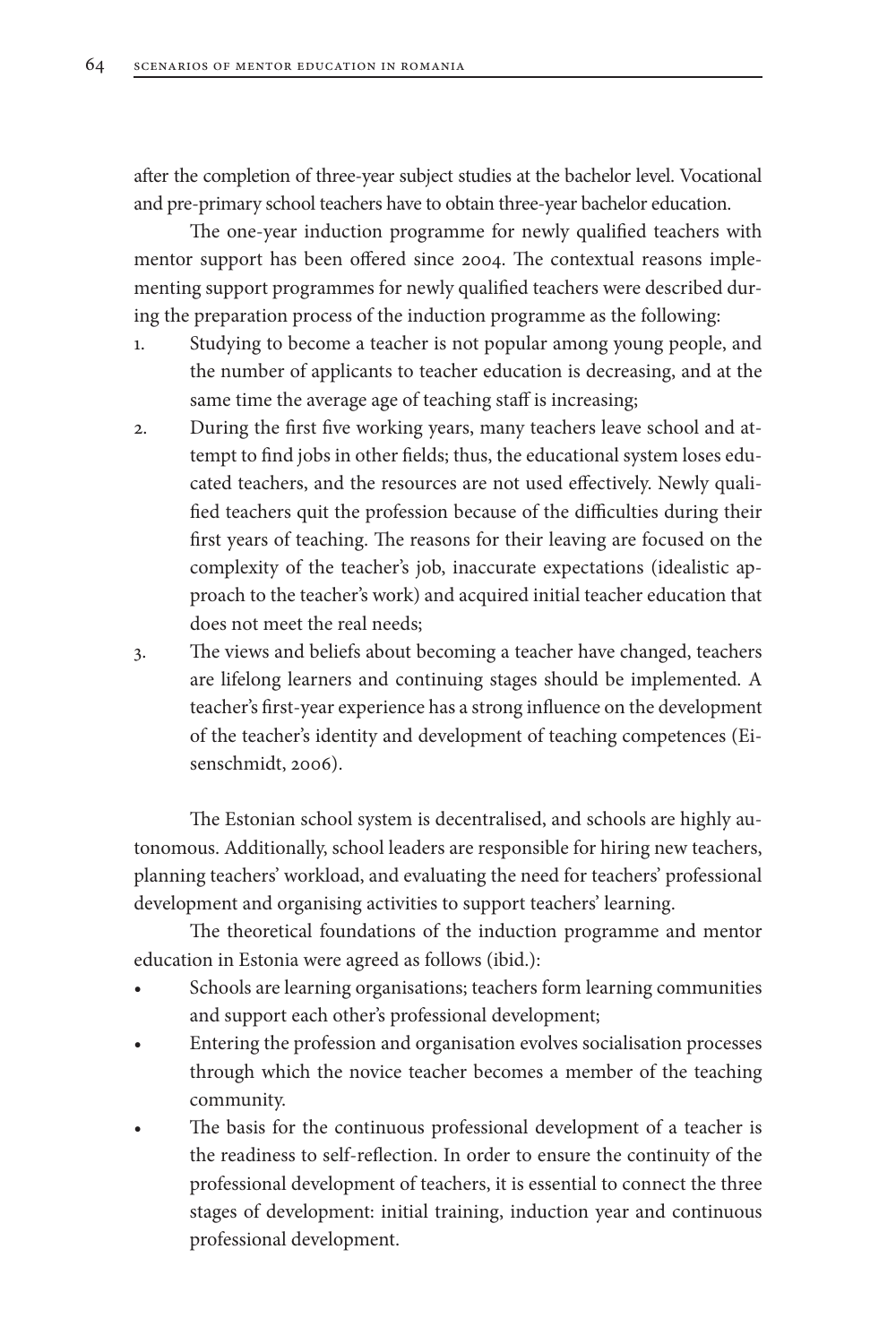The Estonian induction system has partly been influenced by systems and initiatives in England, the Republic of Ireland, the United States, and Nordic countries (ibid.). Practices and initiatives in these countries were analysed from the perspective of teachers' professional development as a continuous process, including education, induction period (socialisation, entering the profession) and continuing in-service education.

According to the education policy, mentors in Estonia should have at least 3-years of teaching experience and have a special mentoring education (Framework Guidelines for Teacher Education, 2000). It is not necessary for the mentor to be a teacher of the same subject, but it is recommended that they teach in the same field and at the same school level.

The mentor's task in the induction program is to support a novice teacher's professional growth and socialisation at school as an organisation. Furthermore, competent mentors can support the school administration to create a cooperative and reflective school culture. The following figure illustrates the mentors' expected activities during the induction period (Figure 1).



*Figure 1.* Mentor's activities (adapted from Eisenschmidt, 2006, p. 62; Poom-Valickis, 2007, p. 57)

Acting as a mentor requires the development of certain specific competences. Therefore, the aim of mentor education is to support the acquiring of mentoring– specific counselling competences and formulating attitudes to support collegial learning and professional development (Poom–Valickis, 2007). According to the teacher education policy, universities provide a oneyear ECTS mentor education course in the amount of 12, which is financed by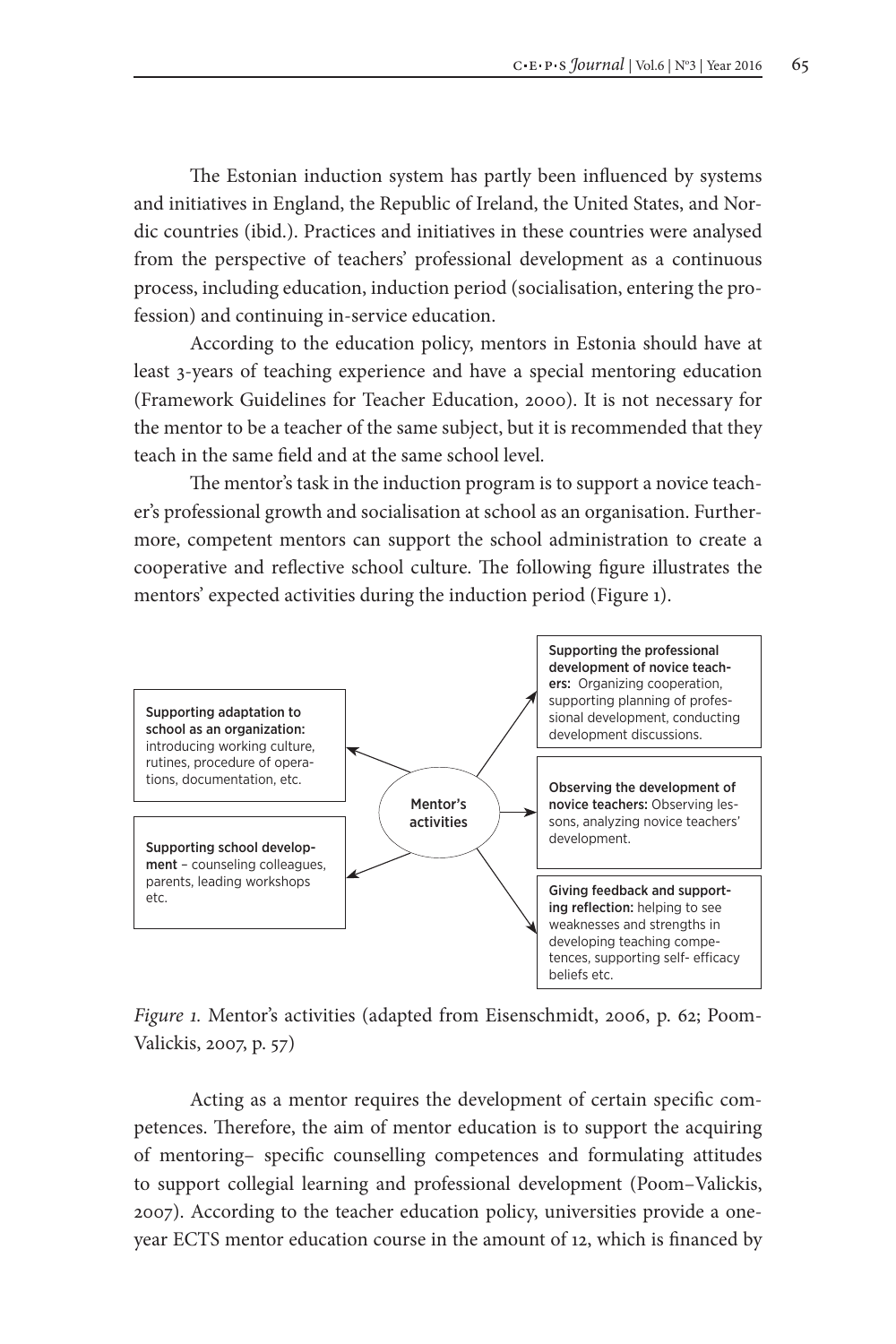the Ministry of Education and Research. This course is acknowledged as part of teachers' continuing professional development and the participants obtain an academic certification. When creating the content of a mentor education course, the results of research studies addressing the main concerns of beginning teachers were considered. The concept of mentor teachers as teacher educators was followed; specifically, the mentor's role is not only supporting socialisation and providing emotional support but also fostering the novice teacher's professional development and learning through dialogue and reflection. The course consists of the following modules:

- 1. School as a learning organisation, novice teacher in an organisation, socialisation into the organisation, collaborative learning, and work–place learning;
- 2. Supporting novice teacher professional development. Mentoring. Mentoring as dialogue. Communicative skills: listening, giving feedback, supporting reflection;
- 3. Contemporary learning approach (constructive learning process, student–centred learning) (Eisenschmidt, 2006, p. 67).

When selecting mentors, personal characteristics such as commitment to the profession, empathy, and willingness to support colleagues' professional development should be considered (Löfström & Eisenschmidt, 2009). These characteristics are equally important when fostering a good mentorship relation.

# **Teacher Education System and Mentor Education in Romania**

Considering Romanian education statistics, in 2015/2016, there were 237,443 teachers in 7,108 general education institutions (National Institute of Statistics, 2015). According to regulations, preschool, and primary class teachers must undergo a three-year bachelor degree programme in education. Subject and vocational teachers must obtain an integrated five-year master level education.

Based on educational reform in Romania (National Law of Education, 1/2011) there has been a change of paradigm from the concurrent approach in initial teacher education to the consecutive approach. The new law states that initial teacher education includes subject education, which is achieved during three-year bachelor studies and continuing two-year master level teacher education. However, the policy has not been implemented, and initial teacher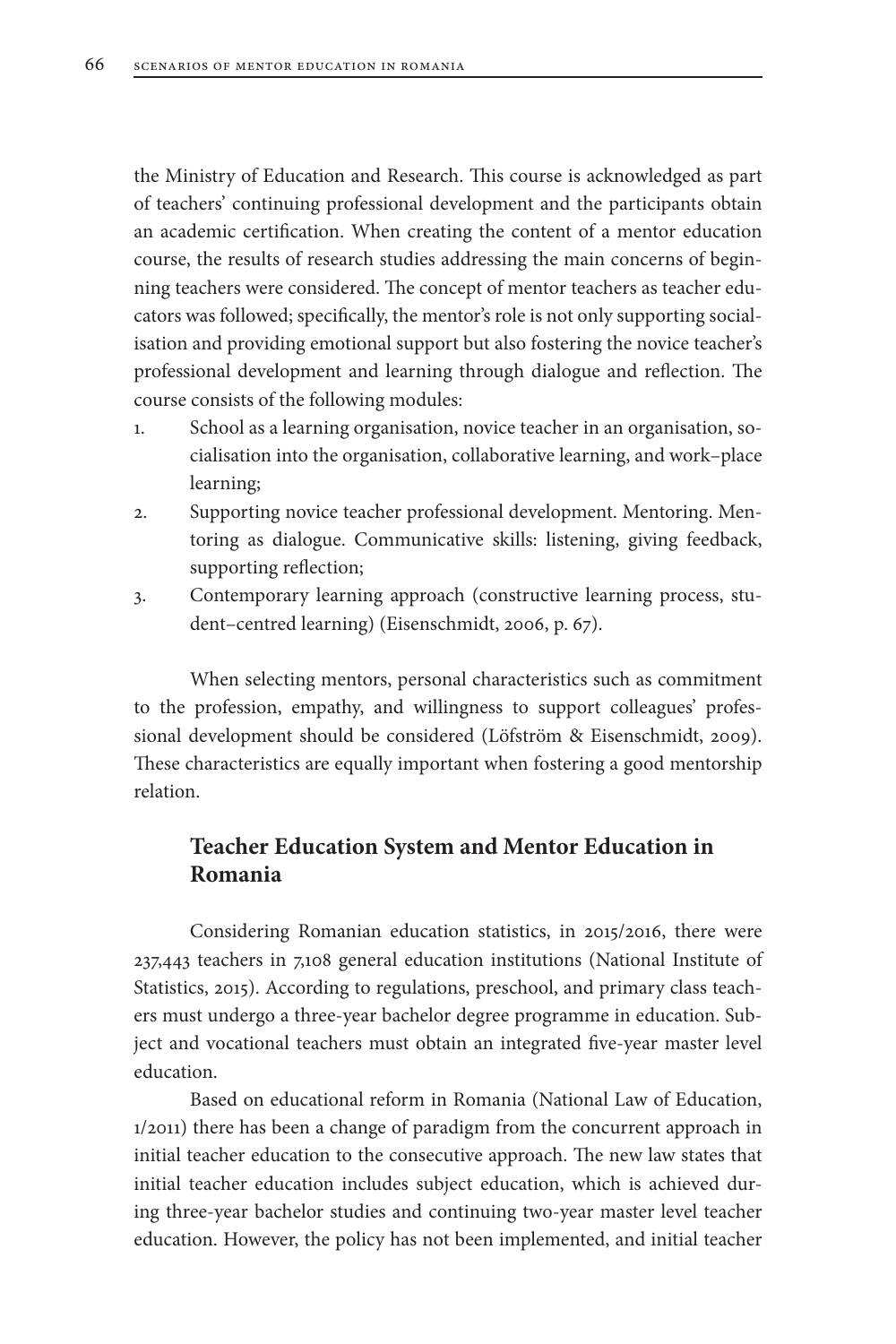education takes place according to the concurrent model. In the context of lifelong learning, all in-service teachers have to pass professional development courses based on their personal needs in an amount of at least 90 ECTS every five years. First-time one-year induction in a school, under the guidance of a mentor teacher, is emphasised on a policy level.

The concept of induction and induction mentors in Romania is relatively new and has only gained recognition since 2011 when the new National Law of Education (1/2011) was approved. There are numerous grey areas regarding the implementation of the induction programme, the role of mentor, and specific mentor education. There is no clarity yet, although the policy states that teachers who would like to become mentors need to have at least eight years of teaching experience, and must pass at least one course accredited by the Ministry of Education within the previous five years. According to the legislation, in order to become a mentor, the eligible teacher must pass a specific exam in two phases: 1) giving a lesson or organising other teaching activity; 2) observing other teacher's lessons or teaching activity and analysing it.

Taking into consideration the structure and organisation of the educational system, in Romania, even if the decentralisation of the educational system has been stated in the National Law of Education since 2005 (Decentralization strategy of undergraduate studies, 2005), to date the decentralisation process has not been fully implemented. Therefore, the Ministry of Education and County Schools Inspectorates are in charge of the administration of schools and other educational institutions. Additionally, there are several institutions regulating the field of teacher education. The National Authority for Qualifications is an agency under the governance of the Ministry of Education coordinating the quality assurance of adult education, including teacher education; coordinating the authorisation of training providers; coordinating the authorisation of professional competency evaluation centres for adults, including teachers; and participating in the development of plans and programs of national interest in the qualifications and training of adults including teachers. There is one more participant: the Romanian Agency for Quality Assurance in Higher Education (ARACIS), as part of the Ministry of Education. The role of this agency is to authorise and evaluate higher education institutes and their programmes.

Concerning the continuing professional development of teachers, Schools Inspectorates organise and guide these activities. To date, there are no regulations about the responsibilities of Schools Inspectorates regarding the induction of newly qualified teachers and mentor education.

To sum up, many unanswered questions remain concerning the implementation of an induction programme for newly qualified teachers. One of the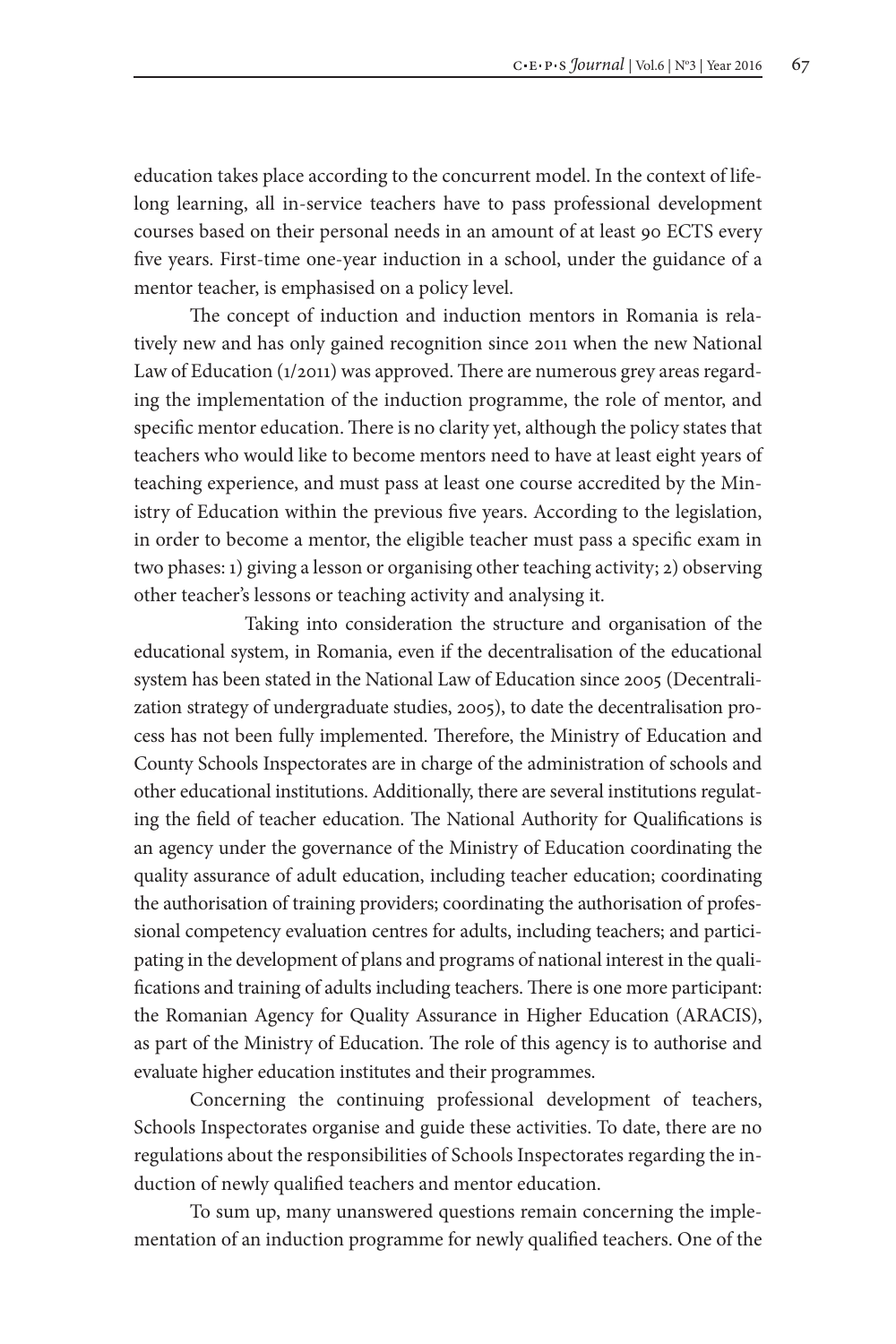most crucial aspects of the induction, the role of the mentor and mentor education, needs deeper analysis prior to regulation. Thus, this creates the need for the proposals of possible scenarios, which suit the Romanian context.

#### **Induction Mentors Education: proposed scenarios**

One of the central questions regarding designing the mentoring system is: what is the best way to integrate mentor education into the teachers' continuing professional development (CPD) system? We propose and analyse further the following two scenarios: 1) long-term regulated academic education (part of master or doctoral level studies, in which mentor education is one specialisation), and 2) flexible short-term in-service education in which the main focus is on mentoring (Iucu & Stîngu, 2013).

The first scenario (S1) is a highly regulated, centralised, academic system, in which the central institution takes the responsibility with multiple roles including authorisation, quality assurance, and guidance (ministry through specialised departments, e.g. National Authority for Qualifications, ARACIS). This creates a unique route of in–service education at the national level (Figure 2). As academic degree programmes (educational master or professional PhD) are standardised and structured on a policy level; as a result, these programmes are will be long–term and less flexible. In this scenario, providers can only be higher education institutions.

The second scenario (S2) is a regulated, but more flexible solution (Figure 2). In this case, School Inspectorates are responsible for the regulation of mentor education as one area of teachers' professional development. This institution creates a framework for mentor education programmes, and more precisely, the elaboration of mentor education may be left at the schools' level. In this scenario, the role of the schools would be to identify the needs of the newly qualified teachers and to choose the best option that fits those needs, taking into consideration the framework created by School Inspectorates. This approach is specific on-the-job education and can be considered to be the continuing in-service education of the teachers. Training providers are diverse: higher education institutions, NGOs, Institute of Educational Sciences, private organisations, professional associations, etc. These types of programmes can vary from short-term academic programmes, career training, to mobility programmes that can be of a modular type or short–term programmes.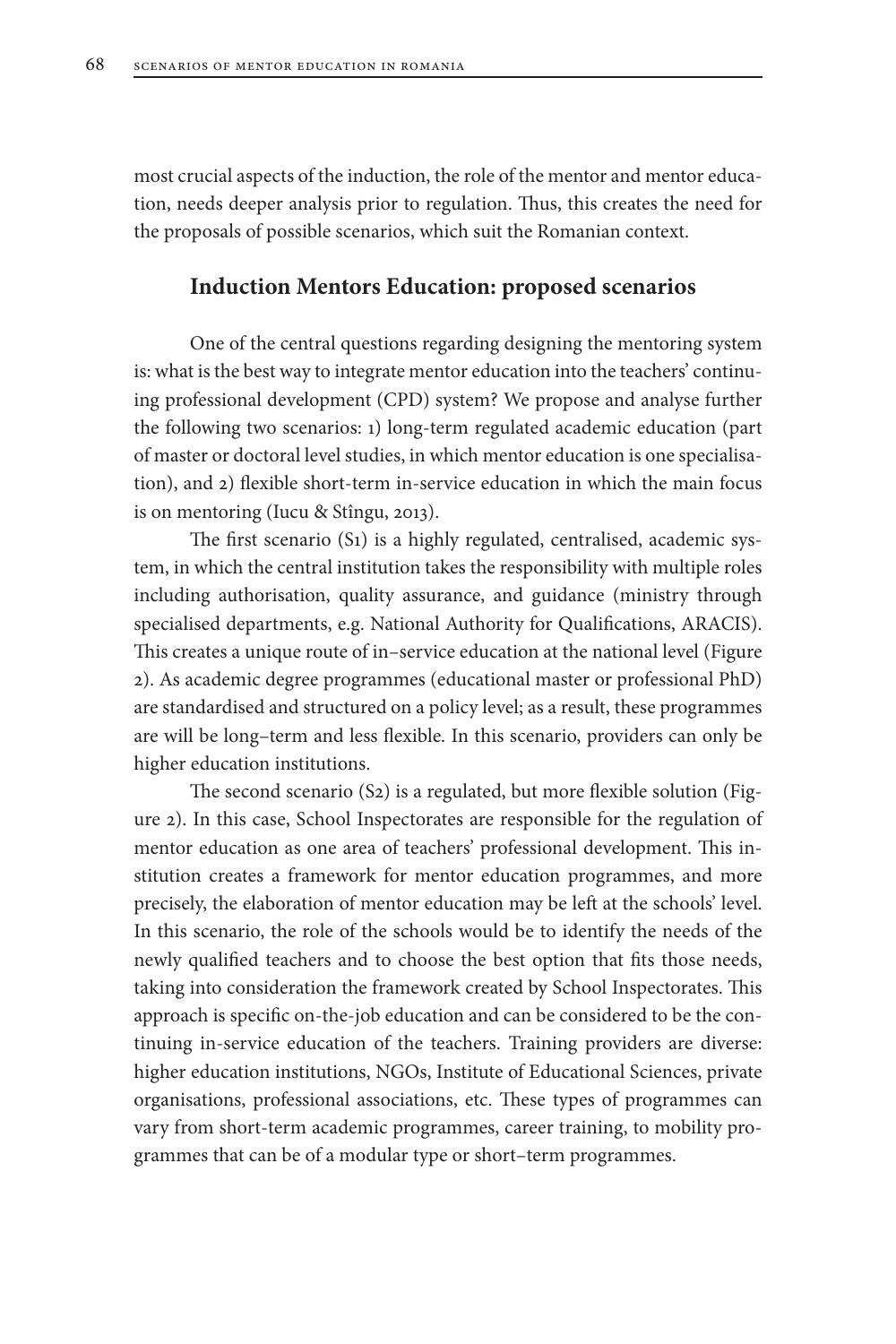| Criteria                   | Scenario 1: higly regulated,<br>centralized system                       | Scenario 2: low regulated system,<br>more flexible                                                                  |
|----------------------------|--------------------------------------------------------------------------|---------------------------------------------------------------------------------------------------------------------|
| Regulatory<br>Institutions | Ministry of National Education<br>(National Authority for Qualification) | Schools                                                                                                             |
| Providers                  | <b>Higher Education Institutes</b>                                       | Hihher Education Institutes.<br>NGOs, IES, private organizations,<br>professional associtiations, Teacher'<br>House |
| Types of programs          | Master/Professional Doctorate                                            | Short-term, in-service, modular type                                                                                |
| route                      | Professionalizetion Less flexible, coherent at national<br>level         | Flexible route, but relatively<br>coherent                                                                          |

*Figure 2.* Proposed scenarios comparison (Stîngu, 2013)

We will analyse the advantages, disadvantages of the presented scenarios as well as how to overcome some of the disadvantages.

#### *Long-term regulated academic education*

From the perspective of teachers' professionalism and the prestige of the academic programmes, such as a master (or even doctoral studies) with the specialisation of the mentoring, the highly regulated centralised system is clearly in favour of such a perspective. The option of educating mentors through lengthy academic programmes is justified by a series of advantages for both the educational system and stakeholders (mentors, schools, universities, etc.). Academic programmes provide high recognition for mentors and reflect coherence and continuity throughout all phases of teacher education from initial education to induction and continuous professional development. This regulated system, with a higher academic degree, gives a good basis to create resources and network with academic institutions for mentors (i.e. handbooks, guidance, materials, etc.). Another advantage of such a system consists in the expertise and competence of the academics of the programme. Master education programmes foster the development of a strong research base for mentor education and also facilitate the formation of research capacity of future mentors. From this perspective of a mentor as a researcher, the mentor education will have great potential to support teachers' professional development.

However, considering mentor education as academic master-level education, we can identify some disadvantages. First, this is time-consuming, and there will be a gap of at least two years before the first mentors will have been educated, this approach will be unable to meet the immediate needs of the mentors at schools. Thus, there is an option that when mentorship is needed, the preparation is still in process. While on the other hand, when the mentor graduates, the programme there might no longer be a need for mentorship in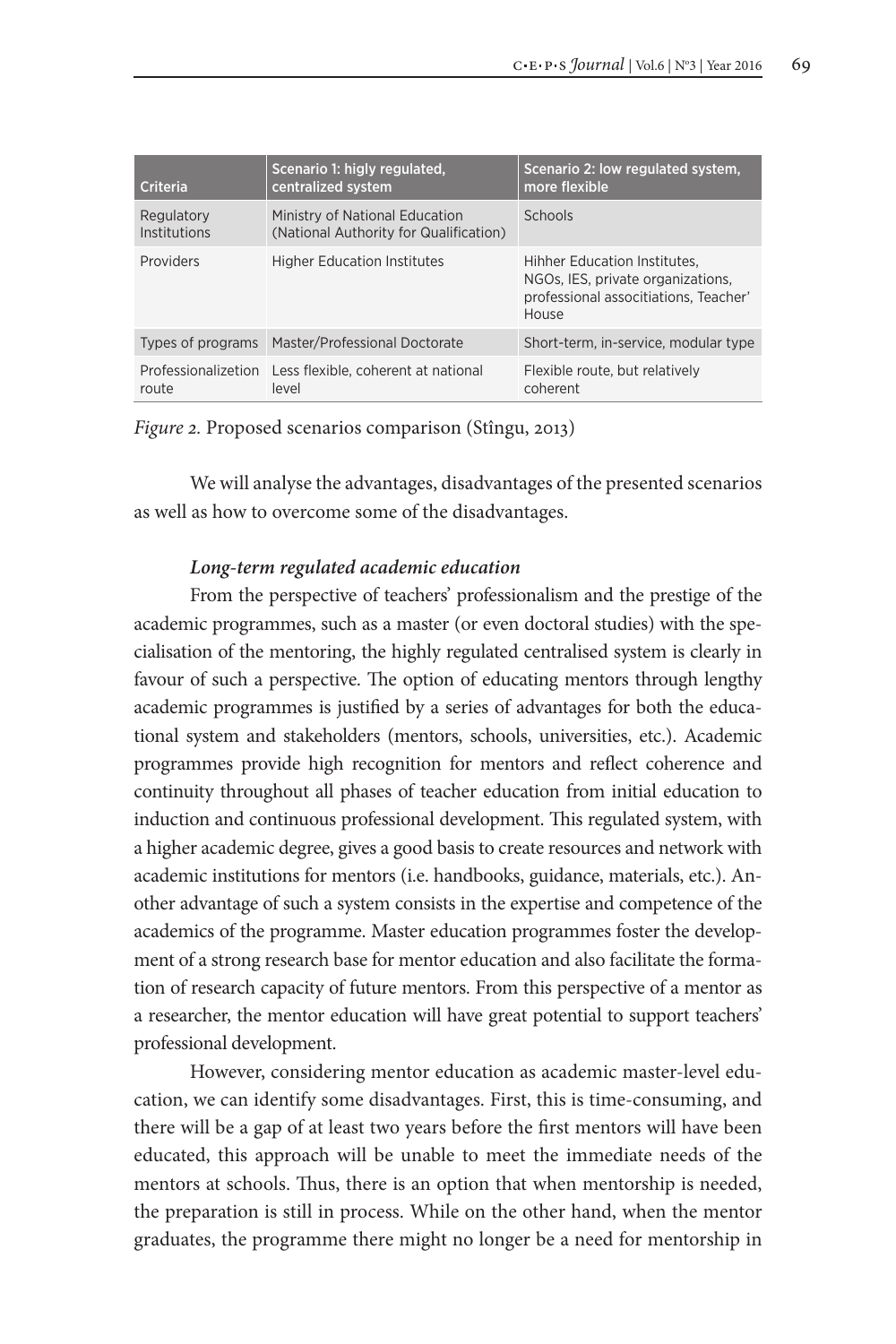that school. Additionally, it will take several years to educate mentors for all schools in Romania. Second, this scenario is resource intensive. A two-year master level education is expensive and possibly limits the number of future mentors. The third limitation is that academic programmes have a specific structure, and the primary focus of a master level programme is to develop the academic knowledge and research competence of the learners. Mentor education should include some practical training and development of certain mentoring skills. To minimise these disadvantages, modular systems of the master programme with components of field practice as a mentor could be offered.

#### *Flexible short-term in-service education*

After analysing the scenario of the short-term in-service education programmes, we can assume that this approach offers a more stable partnership between training providers and schools, thus creating the possibility of developing a community of practitioners through enhanced information exchange. These types of short-term programmes can respond to the immediate needs of the schools, and allow implementing induction programmes in a short time frame, avoiding the previously mentioned two-year gap. The frame of the inservice courses enables the design of the course based on learners' needs and prior competences. One of the disadvantages of this scenario is uncertainty in unstable circumstances. There is a risk of having mentor education programmes vary on levels of quality based on the conditions of an open market of in-service education of teachers, where various institutions and organisations including NGOs can provide mentor education programmes without a well-developed system of accreditation and quality assurance. Additionally, there is a lack of knowledge about mentoring among in-service educators and not enough resources to develop this capacity. In this context, we can raise questions about how to select institutions which can offer mentor education programmes.

Comparatively analysing the two proposed scenarios, we should assume that there is a need for certain flexibility in mentor education. Thus, we cannot delineate which scenario is preferable. In future discussions we should consider the following aspects having strong influence on the system:

- the prior experience and competences of the persons considered to become a mentor;
- individual characteristics of the future mentor;
- the needs of the school where the future mentor will work (short–term needs versus long–term needs).

As mentor education has been a matter of debate in Romania for some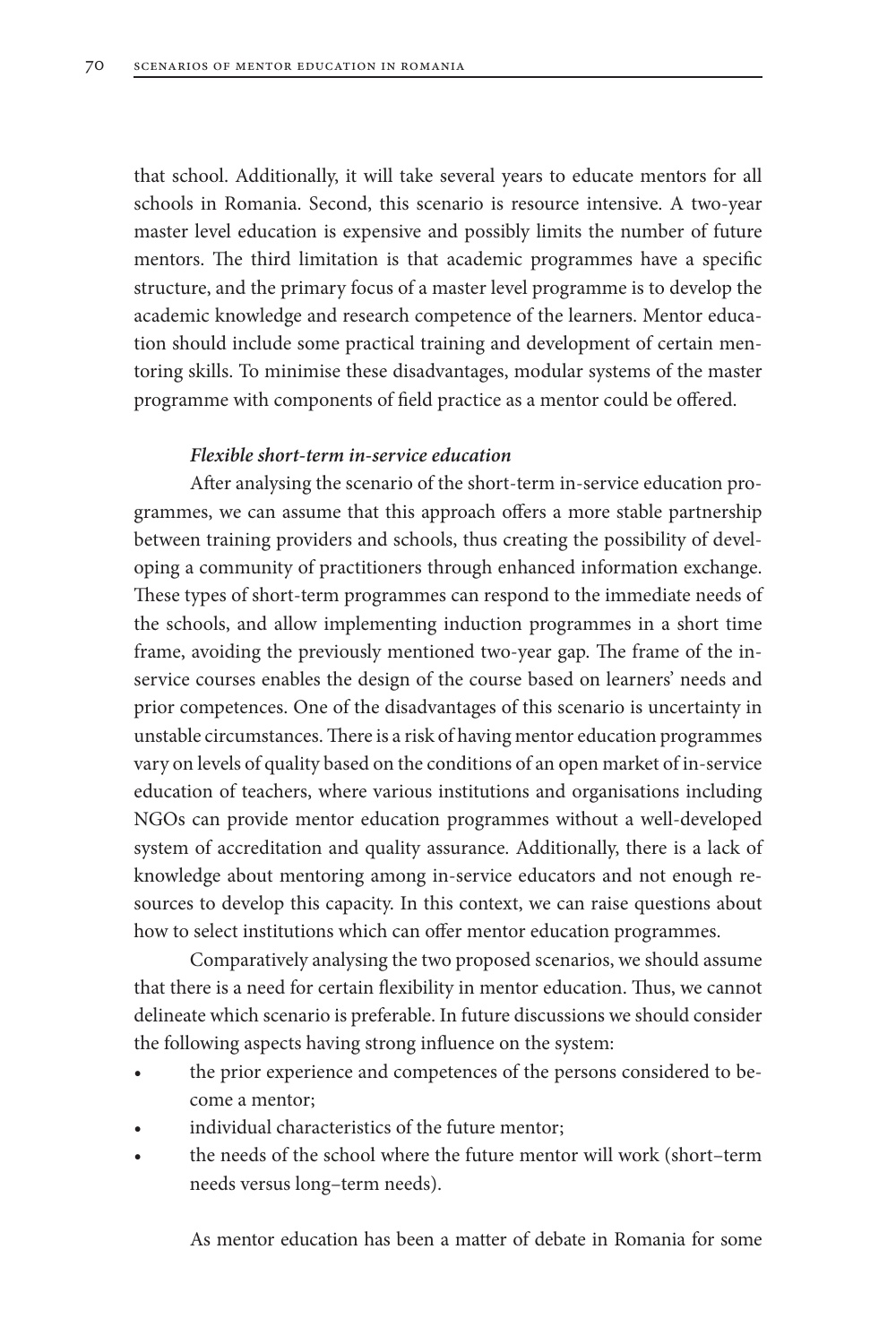years, there are some initiatives in constructing the content of the programmes for mentor education. For example, at the University of Bucharest, there is a master degree programme titled *Mentoring in education*. The content of this programme includes the following topics: human resources management in education, mentor competences, partnership in education, reflexive teacher, communication and interaction in mentoring activities, and practical approaches to mentoring. Considering the content of the mentor education programme, we need to take into account that there is no frame for mentor education. We should be aware in which context mentor education can take place. In future research, we will aim to identify the best content for mentor education suitable to the proposed scenarios.

### **Discussion**

Analysing comparably the two national contexts, as well as advantages and disadvantages of the proposed scenarios for the Romanian context and the Estonian example, we need to develop further discussions in two main areas: 1) contextual factors which needed to be taken into consideration planning mentor education, 2) sustainability of the mentoring.

#### *Contextual factors*

First, in comparison to the Estonian mentor education approach, the academic scenario proposed for the Romanian system is much more regulated than the education of induction mentors in Estonia. There are several reasons for a decentralised system in Estonia. Based on the *TALIS Survey* (2013), Estonian schools have greater autonomy than in many European countries, and school leaders are responsible for teachers' professional development. Furthermore, headmasters are responsible for selecting and appointing the mentor for newly qualified teachers. In Estonia, mentoring is part of the workload of teachers (teaching hours are reduced or mentoring is considered to be participation in school development activities). In this case, the school leaders' role is very influential, and the effectiveness of mentoring depends on concrete school leadership. In Romania, taking into account the centralised approach, there are several regulations on the state level about teachers' workload, tasks and the role of the headmaster is more limited.

Second, in Romania, teacher education does not require master degree level education, but in Estonia, there is a master level teacher education requirement and almost all teachers have a master degree. This means that many Romanian teachers may be more willing to continue their formal education in higher education to obtain a higher academic degree. Especially in the context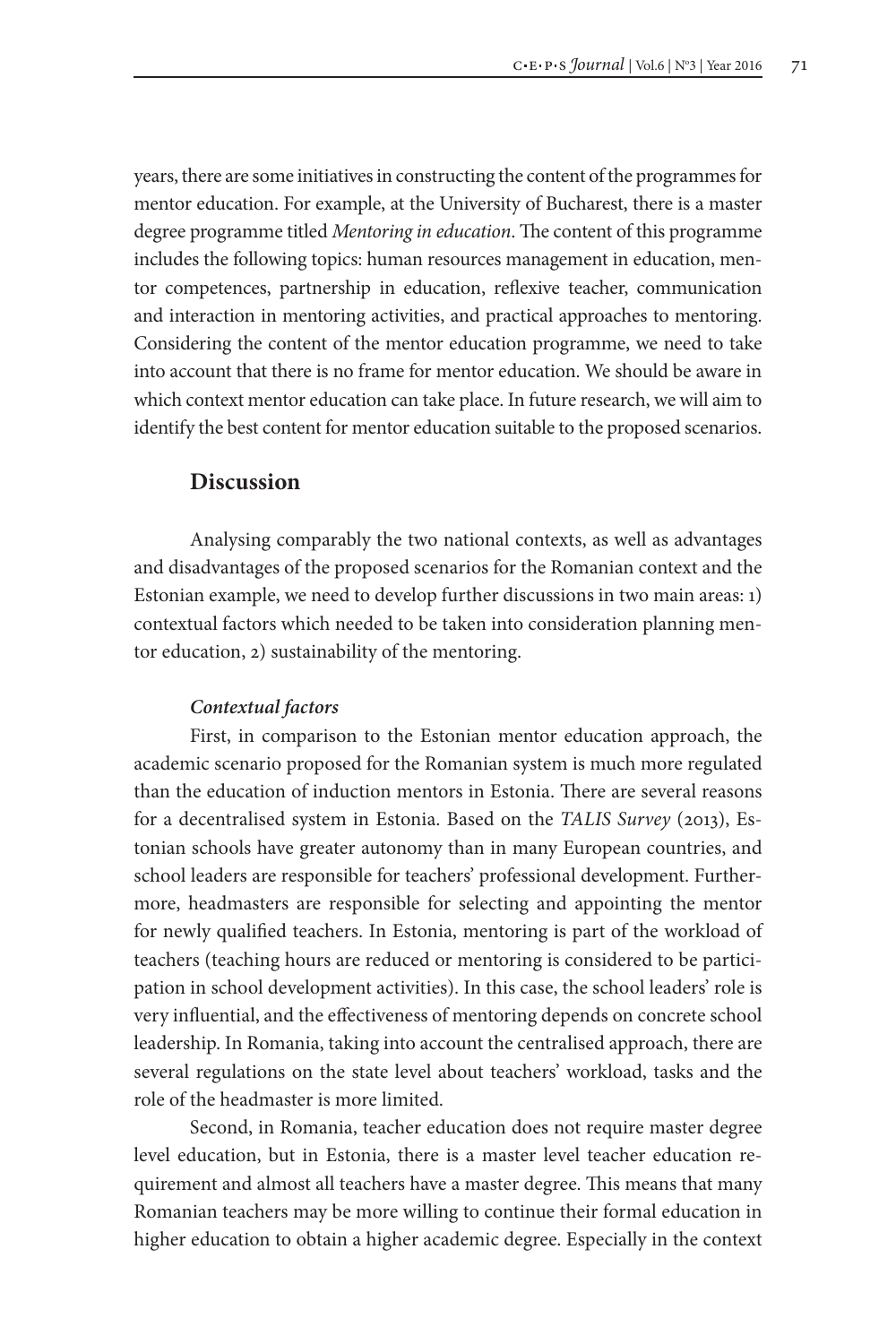that the 3+2 higher education system is approved on a policy level and is in the implementation phase. The importance of master level education is acknowledged among in–service teachers and in society generally.

Third, we need to look at the lack of motivation among teachers in becoming mentors and their engagement in specific educational paths to becoming mentors in the absence of explicit advantages (financial, status, the disclaimer at the basic norm, etc.). For example, in Estonia teachers historically took part in in-service education. According to the *TALIS Survey* (2013), 93% of teachers took part in professional development courses within the last 12 months. Furthermore, according to the educational policy, every school has to have a professional development plan for all teachers and headmasters who are responsible for supporting teachers' learning. In Romania, this policy has not yet been implemented; thus, this could be taken into consideration when choosing to develop a training programme for mentors.

In future research, we should take into consideration the compiling mentor education programmes in Romania, the free market of training providers that will not guarantee the equal quality of offered courses, and the coherence of induction mentoring according to the national aims. Comparing two countries, Estonia is relatively small (approx. 237,000 general school teachers in Romania versus 14,500 in Estonia); there are two universities responsible for teacher education including induction mentor education. This is not the case in Romania, because there are 83 universities responsible for initial and continuing teacher education and hundreds of private providers of courses in continuing professional development. Thus, it is quite difficult to have the same quality in all programmes within a very flexible framework.

#### *Sustainability of the mentoring*

Cooperation between schools and mentor education institutions is crucial for maintaining a successful and sustainable mentoring network at all levels. In Estonia, universities are responsible for mentor education and organising group seminars for novice teachers. The feedback from novice teachers is used as input for the development process of mentor education. In Romania, regardless of the chosen scenario, there is a need to create a connection between educational institutes (higher education institutes, private training providers, NGOs, etc.) and mentors' workplace (schools). Therefore, educational institutes can gather feedback from mentors and representatives of schools to improve their mentor education curriculum.

To balance mentors' individual needs and the institutional or national needs, there should be a focus point in any discussion regarding mentor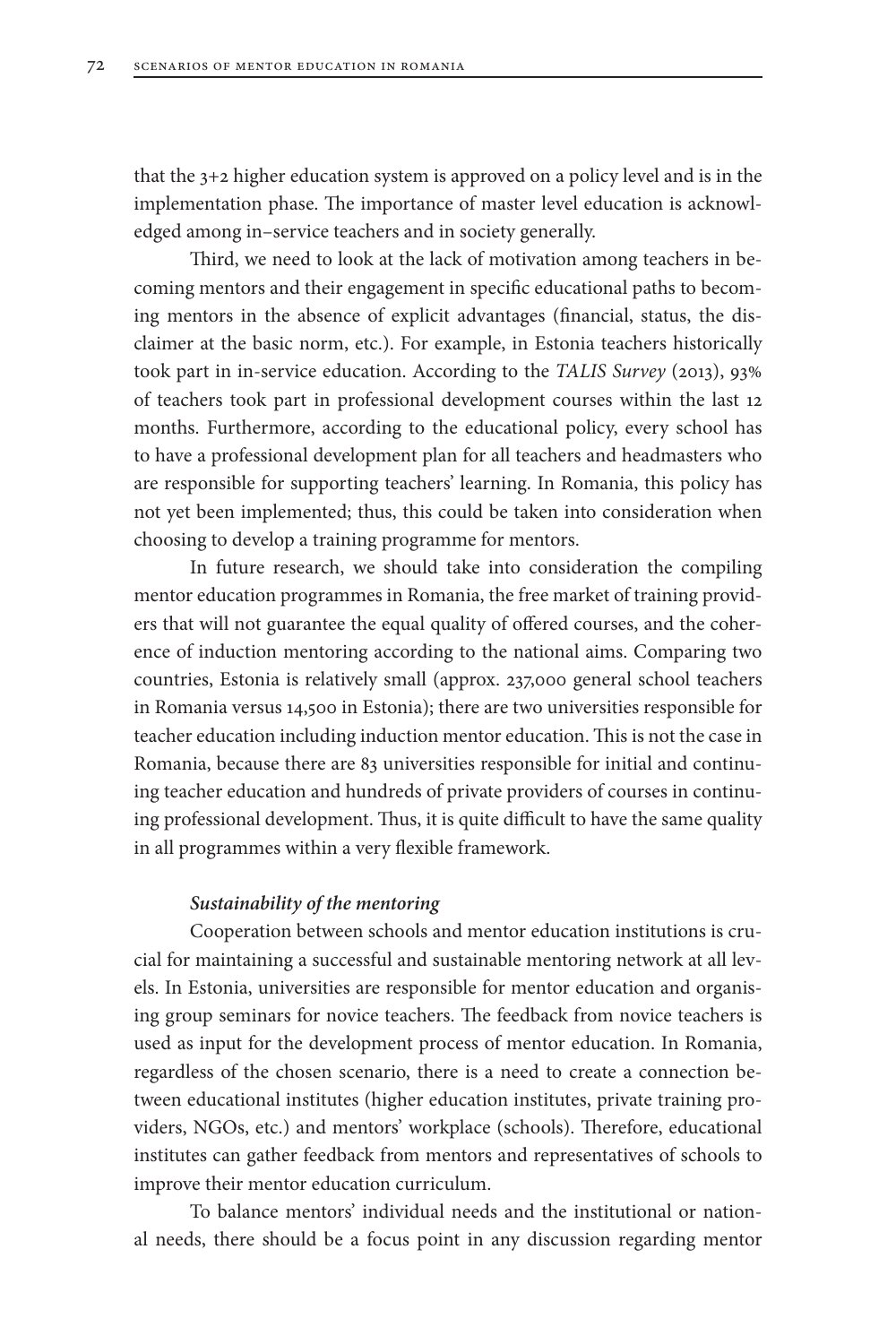education. Thus, we may argue that a centralised approach helps to support changes in the educational system. In a more flexible scenario, it is possible to develop the course according to the needs of participants and focus on professional development of every single teacher. If the state or national educational system aims towards a paradigm shift, a more centralised system is preferred, and mentors as change agents can support the professional development of the new generation of teachers who will adopt student-centred approaches to teaching.

We believe that it is mandatory to approach mentor education from a professionalised perspective and offer flexibility in choosing alternative educational paths for the teachers who want to become mentors.

### **Conclusion**

The national, social, political, and educational context must be taken into consideration in implementing and developing policies in education. We need to consider how to learn from the practices of other countries without adapting them directly to the certain national context.

Analyzing the Estonian system, we could draw the conclusion that placing continued effort and resources into developing teacher education and mentor education is a worthwhile long-term investment for beginning teachers and for all educational systems in general. After years of coherent educational policy implementation and financial sustainability, mentoring is becoming a natural part of the school culture in Estonia. Continuing cooperation with mentor supports beginning teachers'cooperation with other colleagues and involvement into school development processes (Eisenschmidt, Oder & Reiska, 2013). The most challenging aspect of the induction programme in Estonia is school leaders' awareness and willingness to create a good atmosphere for mentorship at the school level (Löfström & Eisenschmidt, 2009).

Considering possible scenarios for Romanian context, we may conclude that multiple approaches can be co–exist in mentor education, but they have slightly different goals and meet diverse needs in the educational system. From the perspective of research-based policy, the development of some pilot projects should be implemented to analyse the possible scenarios in practice. Based on the results from pilot projects, the nationwide system can be worked out.

In this paper, we did not analyse the possible content of mentor education in the Romanian system. Still, in choosing possible scenarios we have to consider these mentor education approaches in the light of concepts on mentoring. For example, in the humanistic approach, as Wang and Odell (2002)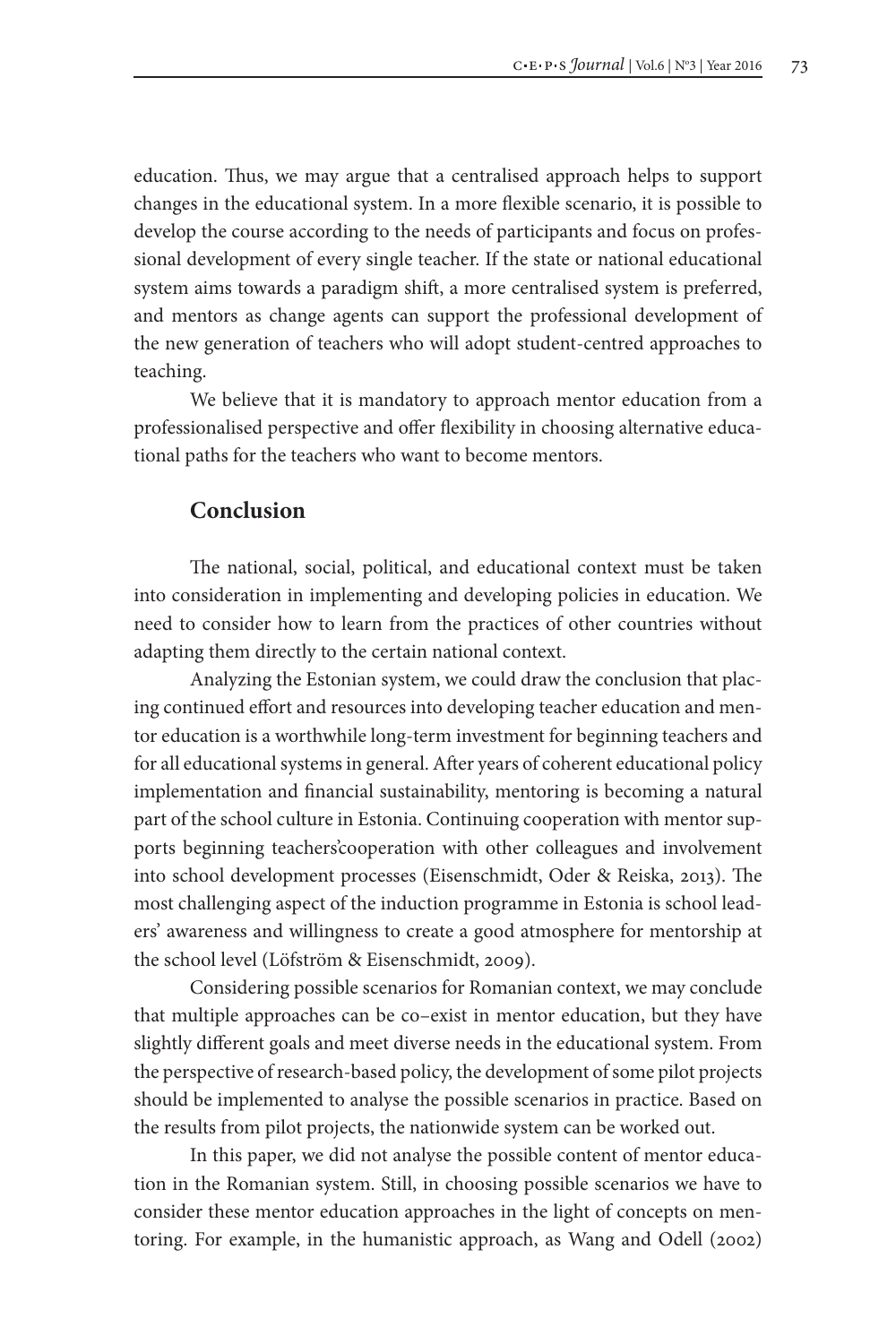assert, mentorship emphasis must emphasise the importance of emotional support and socialising novices into the organisation and profession. Therefore, we believe that this mentoring approach may be best suited for school-based in-service training for mentors in order to better understand the context in which novices work. The situated apprenticeship perspective puts emphasis on the mentors' ability to articulate practical knowledge (ibid.). Thus, mentorseducation should have a more comprehensive approach with emphasis on a well-developed and stable partnership between teacher education, institutions, and schools. The critical constructivist approach (Feiman-Nemser, 2001; Wang, Odell, 2002), offers the possibility to better meet national needs, creates the possibility of developing a community of practitioners by enhancing knowledge exchange and creating new practices.

Considering that induction is an essential phase in teachers' professional development we believe that broad discussions are needed at all levels. At a micro-level (individual and institutional), we should identify if and how schools as organisations can support novice teachers and mentoring within the school context, regarding how to select mentors and regulate their workload, how to create a collaborative culture to support newcomers, etc. At a macro-level (national and European levels), we should investigate who mentor educators are, and what the competences should be of mentor educators, and how to allow flexible pathways to educate mentors.

# **References**

| Bullough, R. V. (2005). Being and becoming a mentor: school-based teacher educators and teacher     |
|-----------------------------------------------------------------------------------------------------|
| educator identity. Teaching and Teacher Education, 21(2), 143-155.                                  |
| Eisenschmidt, E. (2006). Implementation of Induction Year for Novice Teachers in Estonia.           |
| Dissertations on Social Sciences-Abstract. Tallinn: Tallinn University Publishing House.            |
| Eisenschmidt, E., Oder, T., & Reiska, E. (2013). The Induction Programme - Teachers' Experience     |
| after Five Years of Practice. Mentoring and Tutoring: Partnership in Learning, 21(3), 241-257.      |
| Gravey, B., & Alred, G. (2000). Educating mentors. Mentoring and Tutoring: Partnership in Learning, |
| $8(2)$ , 113-126. Haridussilm. Retrieved 03.08.2016 from http://www.haridussilm.ee.                 |
| Hartnett, A., & Carr, W. (1995). Education, Teacher Development and Struggle for Democracy. In J.   |
| Smyth (Ed.), Critical Discourses on Teacher Development (pp. 39-53). London: Cassell, Wellington    |
| House.                                                                                              |
| Huling, L., & Resta, V. (2001). Teacher mentoring as professional development. ERIC digest.         |
| Retrieved 15.09.2015 from http://www.eric.ed.gov/ERICWebPortal/contentdelivery/servlet/             |

ERICServlet?accno=ED460125.

Ingleby, E., & Hunt, J. (2008). The CPD needs of mentors in post-compulsory Initial Teacher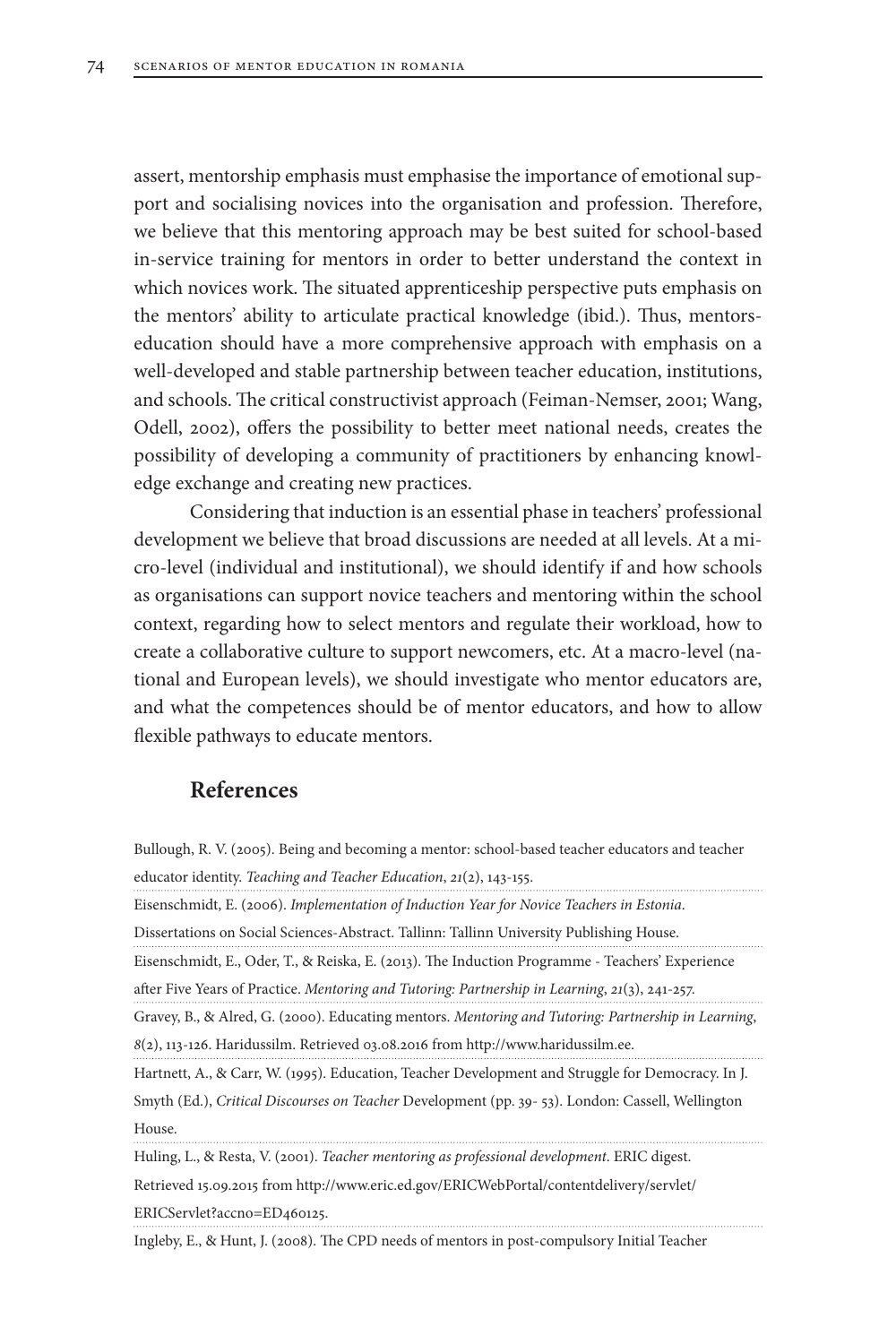Training in England. *Journal of In-Service Education*, *34*(1), 61-74.

Iucu, R., & Stîngu, M. (2013). Training induction mentors: alternative policy scenarios. In: 5th

International Conference EDU-WORLD 2012 - Education Facing Contemporary World Issues,

*Procedia - Social and Behavioral Sciences*, *76*(153), 931-934. Retrieved 15.04.2013 from http://dx.doi. org/10.1016/j.sbspro.2013.04.237.

Jones, M. (2010). The needs of mentors. In K. Smith, & M. Ulvik (Eds.), *Mentoringnovice teachers: national and international perspectives* (pp. 115-129). Oslo: Universitetsforlaget.

Löfström, E., & Eisenschmidt, E. (2009). Novice teachers' perspectives on mentoring: The case of the Estonian induction year. *Teaching and Teacher Education*, *25*(5), 681-689.

National Institute of Statistics (2015). Retrieved 25.07.2016 from http://www.insse.ro/cms/.

*New priorities for European cooperation in education and training (2015)*. Communication From The

Commission To The European Parliament. Retrieved 03.08.2016 from http://ec.europa.eu/education/ documents/et-2020-draft-joint-report-408-2015\_en.pdf.

OECD.(2014). *TALIS 2013 results: An international perspective on teaching and learning.* OECD

Publishing. Retrieved 20.09.2015 from http://dx.doi.org/10.1787/9789264196261-en.

Õpetajate koolituse raamnõududed [Framework Guidelines for Teacher Education] (2000).

Retrieved 27.08.2014 from https://www.riigiteataja.ee/akt/812791.

Orland-Barak, L., & Klein, S. (2005). The expressed and the realized: mentors' representations of a

mentoring conversation and its realization in practice. *Teaching and Teacher Education*, *21*(4), 379- 402.

Poom-Valickis, K. (2007). *Novice teachers' professional development across their induction year.*

Tallinn University. Dissertation on Social Sciences. Tallinn: Tallinn University Publishing House. *Romanian National Law of Education* (1/2011). Retrieved 20.04.2014 from www.edu.ro.

SEC *Developing coherent and system-wide induction programmes for beginning teachers – a handbook* 

*forpolicymakers* (2010). European Commission Staff Working Document. Retrieved 05.06.2014 from http://ec.europa.eu/education/library/publications/handbook0410\_en.pdf.

Stîngu, M. (2013). *Induction of newly qualified teachers: needs, implications and opportunities*.

(Doctoral thesis). Bucharest: University of Bucharest.

Strengthening teaching in Europe. EC policy note (2015). Retrieved 03.08.2016 from http://ec.europa. eu/education/library/policy/teaching-profession-practices\_en.pdf.

Ulvik, M., & Sunde. E. (2013). The impact of mentor education: does mentor education matter*? Professional Development in Education*, *39*(5), 754-770.

Wang, J., & Odell, S. J. (2002). Mentored Learning to Teach According to Standard-Based Reform: A Critical Review. *Review of Educational Research*, *72*(3), 481-546.

Yee, S., & Fan Tang, S. Y. (2012). Knowledge base of mentoring and mentor preparation. In S. Flecher,

& C. A. Mullen (Eds.), *The Sage Handbook of Coaching and Mentoring in Education* (pp. 478-493). Sage: London.